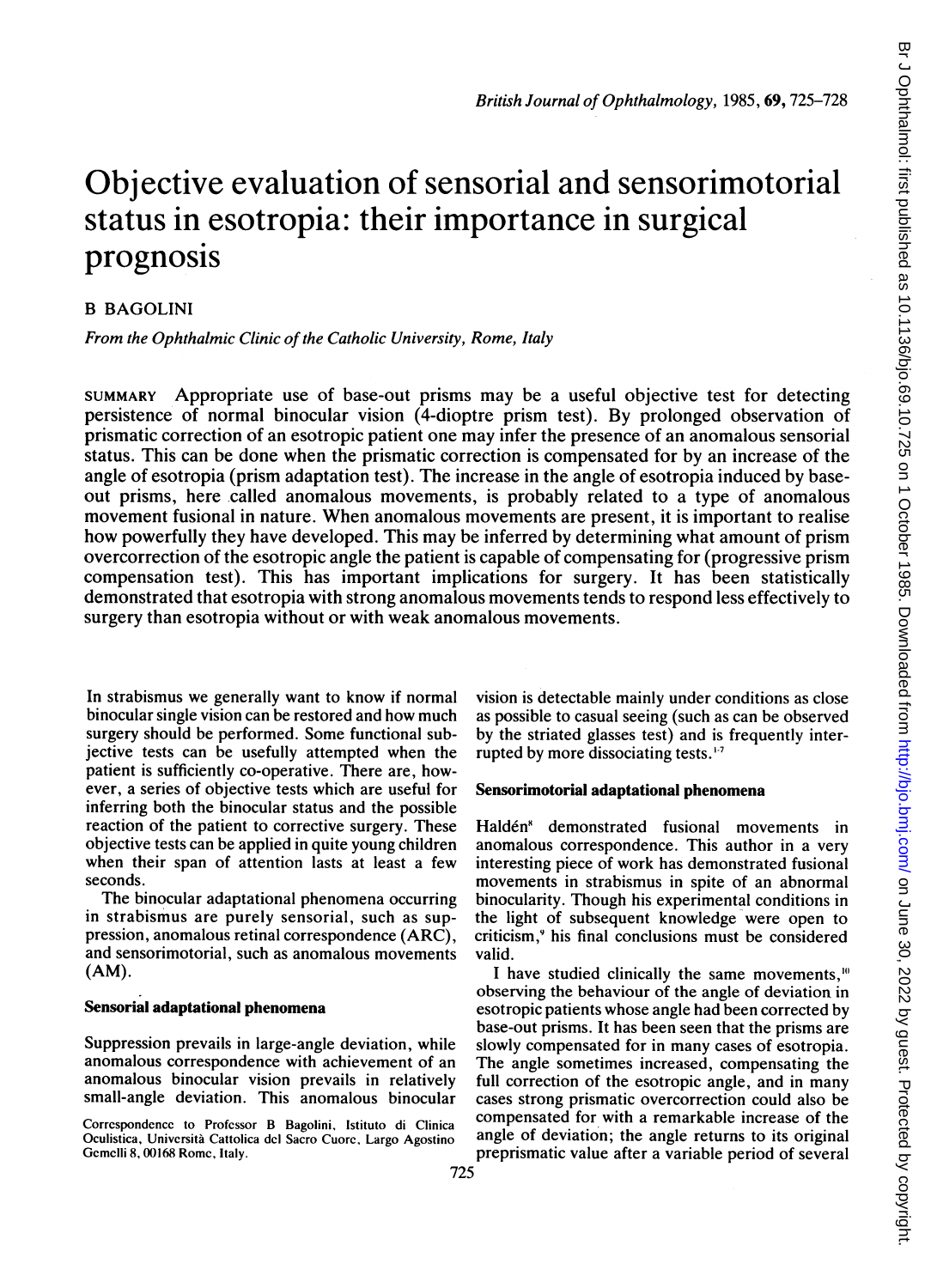minutes from patient to patient. This phenomenon is considered a sensorimotorial sequela of strabismus because with appropriate exercises it can be minimised or eliminated.<sup> $11-13$ </sup> It is also considered to be an expression of anomalous fusional movements in the sense that the retinal elements of the deviated eye tend to change not only their directional localisation in binocular vision (ARC) but also their motorial value"' (Bagolini and Zanasi, in preparation).

The aim of these ocular movements appears to be that of bringing the two retinal images, of the object that the patient is looking at, over retinal areas in the two eyes which have become anomalously correspondent (having therefore acquired the same directional localisation). However, directional localisation and motorial value in patients with strabismus do not necessarily change at the same time, as can be demonstrated in some cases which show ARC but do not compensate for prisms or more rarely vice-versa. The fact that base-out prisms tend to determine convergent movements while base-in prisms elicit divergent movements and vertical prisms vertical movements'4 seems to prove the fusional nature of these disjunctive movements. In order not to commit myself, however, on their interpretation <sup>I</sup> shall call them 'anomalous movements' (AM). They are slow in comparison with normal fusional movements, and they cannot be seen with the naked eye. They can be detected only after base-out prisms have been worn for minutes or hours. Their detection becomes possible only by the cover test, when prismatic correction or overcorrection has been partially or totally compensated for by an increase in the strabismic deviation.

#### EFFECT OF ANOMALOUS MOVEMENTS ON SURGERY

AM are elicited in esotropia by base-out prisms. The adequate stimulation is a displacement of the retinal images. The same retinal displacement occurs after corrective surgery. We can therefore expect an increase in the medial recti tonus either by using base-out prisms or by carrying out corrective surgery. If the AM are very powerful and thus make the patient compensate for very strong prisms, we should expect less surgical corrective effect. It has to be pointed out that in cases with strong AM patients are operated on for cosmetic reasons only. We know in fact from clinical experience that, when AM are present and powerful, they are an expression of an irreversible anomalous sensorial and sensorimotorial situation.

A "progressive prism compensation test" (PPT) has been developed in order to study the strength of the AM. The angle of esotropia is first corrected by base-out prisms. The patient is observed for a period ranging from a few minutes to two hours. If the angle deviation has not increased, no AM have developed. If the angle of strabismus has increased and the prisms have been compensated, it means that AM are already present. We further increase the amount of prismatic correction by steps from 5 to 10 prism dioptres, observing the patient till no more compensating movements take place.

It is possible to find patients that compensate for even a prismatic overcorrection of their original esotropia up to <sup>50</sup> and <sup>60</sup> prism dioptres. AM are strongly developed in these cases.

## Material and methods

Sixty one patients with esotropia from 5 to 8 years of age were tested with the PPT. All of them had full hyperopic correction and had approximately equal vision in the two eyes; the angle for distance ranged from 12 to 22 prism dioptres of esotropia.

Cases with an angle variable more than  $\pm 3$  dioptres were discarded. No patient had normal fusional movements and all showed ARC with the striated glasses and at the synoptophore. The surgical procedure for all cases was a recession ranging from 4 to <sup>5</sup> mm of one medial rectus.

## Results

The graph shows the results (Fig. 1). In the vertical axis the percentage postoperative decrease in the angle deviation is indicated and in the horizontal axis there is the maximum amount of prism the patients were capable of compensating for before surgery. When the angle of strabismus decreased by over 100% they were overcorrected. It is evident from the graph ( $p < 0.001$ ) that in patients who compensated for a large amount of prism the corrective surgery was less effective than in patients who compensated for a small amount of prismatic correction.

## Discussion and conclusion

It appears that binocular adaptational phenomena in strabismus are not only sensorial (suppression and ARC) but also sensorimotorial (AM). Suppression and ARC can be studied only with subjective methods. AM can be objectively studied with prisms, and when they are present they can be considered an objective proof of an anomalous situation; subjective tests are therefore not necessary when AM are clearly present. Prisms are then an important tool for detecting objectively the state of binocular vision and for predicting the effect of surgery in cases where there is no further possibility of restoring normal binocular vision.

Summarising the use of prisms for the objective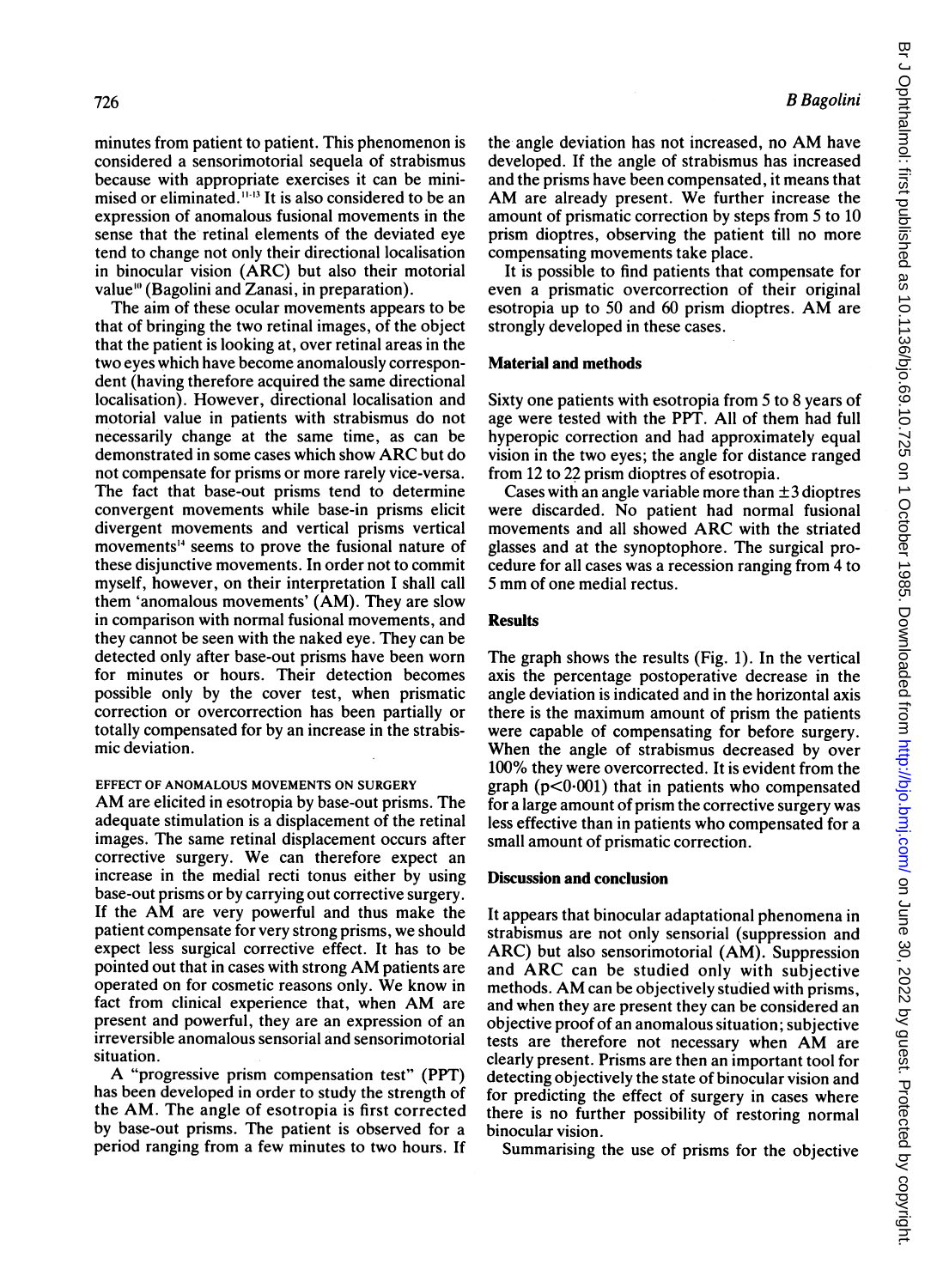

Fig. 1 The preoperative prism compensation from 0 to 80 dioptres going from left to right is indicated in the horizontal axis. The postoperative percentage of improvement, indicated for the various patients by the symbol  $\Box$ , is plotted against the preoperative amount ofprism compensation. Above the line of100% correction, indicating orthotropia, are located the overcorrected cases. The greater the prism compensation the less was the surgical correction obtained ( $p$ <0.001).

study of the sensorial and sensorimotorial status of an esotropic patient, we recommend, the following three tests.

(a) Four-dioptre prism test of Irvine,'5 popularised by Jampolsky'6 (for description of this test see von Noorden and Maumenee's Atlas<sup>17</sup> and for criticism von Noorden and Romano<sup>18</sup>). When normal fusional movements do not take place at the 4-dioptre prism test, this is taken as evidence of suppression by the above mentioned authors. However, if the test is performed while using the striated glasses, two conditions are found. First, the patient may actually suppress and will see only one strip or only part of the other. In this case the Irvine test is an expression of suppression. Secondly, the patient may see two strips crossing the light. There is no suppression in this case. When the 4-dioptre prism is placed in front of one eye, there are no fusional movements, but the patient may continue to see a light crossed by two beams. We are not inside <sup>a</sup> suppression area but inside an area of anomalous binocular vision (as demonstrated by Bagolini<sup>49</sup>) in which one point of the fixing eye may potentially correspond to a large retinal area in the deviated eye. A similar thing may occur in A or V pattern when the patient, with the striated glasses, may continue to see one light crossed by two beams both in up and down gaze. $1920$ 

When a 4-dioptre prism is placed in front of one eye and the reaction is a fusional movement, we know there is normal binocular vision. The test is in this case positive. If no fusional movement is present, the patient has no normal binocular vision. This test can be performed in patients with straight eyes in whom we do not know if they are orthophoric or orthotropic. It can also be done on esotropic patients in whom the eyes have been straightened with glasses or if the deviation is not too large and not purely accommodative, in eyes which have been straightened with corrective prisms on a trial frame.

The 4-dioptre prism test can be performed over the glasses in the first case and over the prismatic correction in the second case. In this second case,

727